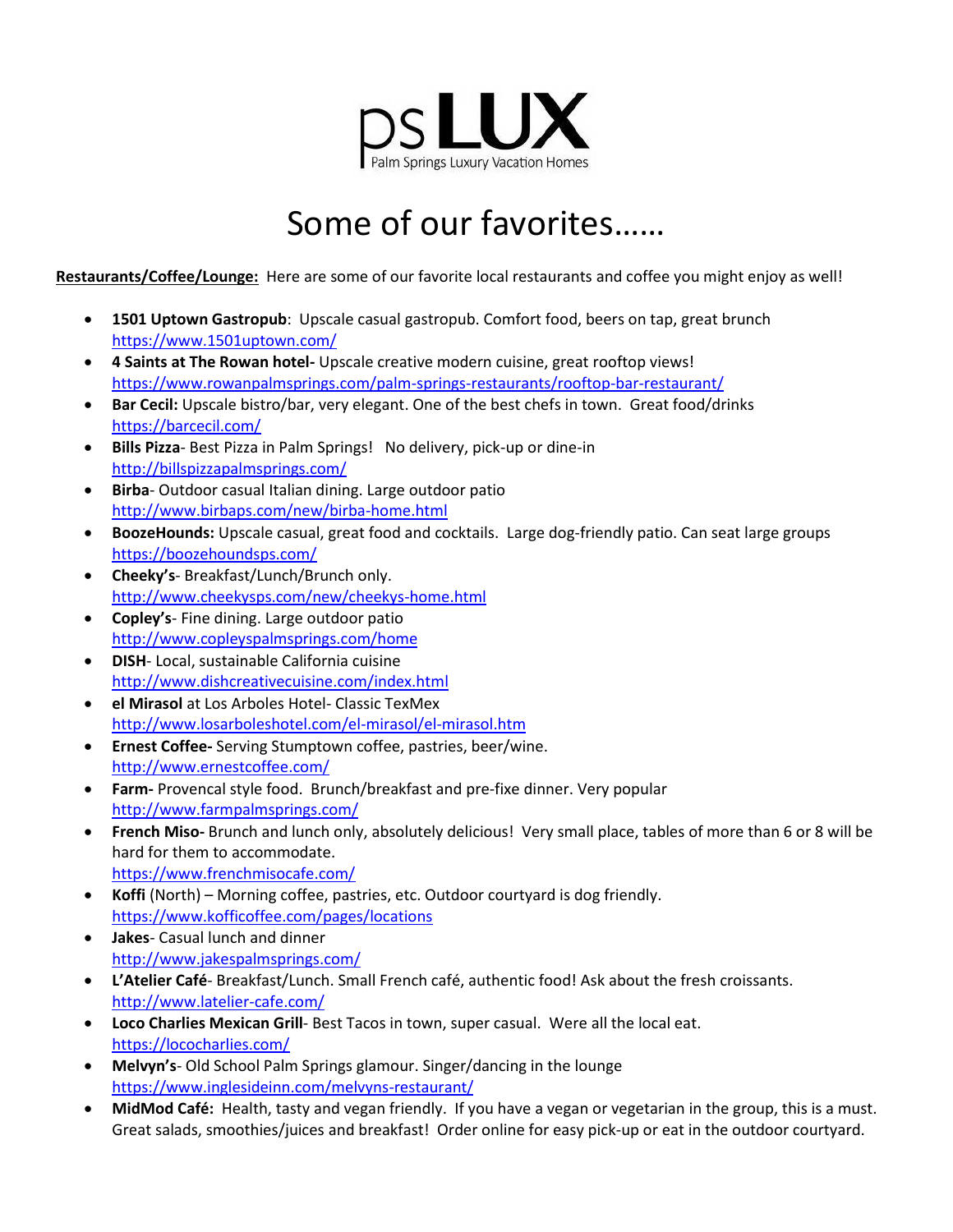Koffi is right next door for great coffee/tea. <https://app.midmodcafe.com/>

- **Mister Parkers** at the Parker Hotel- Upscale modern <https://www.theparkerpalmsprings.com/food-and-drink/>
- **Mr. Lyons** Steakhouse with an upscale glam vibe <http://www.mrlyonsps.com/new/mr-lyons-home.html>
- **On the Mark:** Gourmet Food Market/Deli. They make beautiful charcuterie platters! <https://www.onthemarkpalmsprings.com/>
- **Purple Room Supper Club: Dinner/Entertainment.** "The Judy Show" every Sunday <https://www.purpleroompalmsprings.com/>
- **Rooster and the Pig** Modern, Fresh Vietnamese food. No reservations, expect a long line <https://www.roosterandthepig.com/>
- **Sandfish-** Sushi and Whiskey, best sushi in town! Small and intimate <https://sandfishps.com/>
- **Sherman's** Classic NY Style deli- Breakfast/Lunch <http://shermansdeli.com/>
- **SO-PA** at the L'Horizon Hotel- Chic and elegant, California cuisine <http://lhorizonpalmsprings.com/sopa-restaurant#3724>
- **Spencer's** Romantic fine dining <https://www.spencersrestaurant.com/>
- **Tac/Quila-** Modern upscale Mexican. Great atmosphere, great drinks, and great food! <https://www.tacquila.com/>
- **Trio** American Bistro, busy bar. Brunch. <https://triopalmsprings.com/>
- **Truss and Twine-** Cocktail lounge. Next door to Workshop, owned by the same people. Upscale cocktails and nibbles, nice pre or post dinner. <https://trussandtwine.com/>
- **Tyler's** Classic American Burgers/Fries/Shakes. Everything is homemade <http://www.tylersburgers.com/>
- **Workshop** Upscale Farm to table <http://www.workshoppalmsprings.com/>

**Private Chefs/Catering:** Book well in advance!

- **Chef Mike Trost** <https://www.instagram.com/chefmiketrost/?hl=en> 954-817-1530 [mlt90046@aol.com](mailto:mlt90046@aol.com)
- **Mike Roberts Catering:** <https://markrobertscatering.com/> <https://www.yelp.com/biz/mark-roberts-catering-la-quinta>
- **Merchain Catering/private chef:** <https://www.yelp.com/biz/merchain-catering-palm-springs>
- **Chef Deanna Benson:** <https://www.chefdeannabenson.com/> <https://www.yelp.com/biz/chef-deanna-benson-cooking-with-friends-palm-springs-2>
- **Chef Dean Karatas:** <https://chefdeank.com/> <https://www.yelp.com/biz/chef-dean-karatas-palm-springs-3?osq=private+chef>
- **Private Table:** <https://www.privatetable.com/> <https://www.yelp.com/biz/private-table-palm-springs-2>
- **Chef Tanya's Kitchen (Vegan & Vegetarian)-** <https://www.cheftanyapetrovna.com/catering> <https://www.yelp.com/biz/chef-tanyas-kitchen-palm-springs>
- **Fusion Flair:** <https://www.fusionflair.com/> <https://www.yelp.com/biz/fusion-flair-palm-springs>
- **F10 Creative Catering** –Large and small events<http://www.f10catering.com/new/f10-catering.html>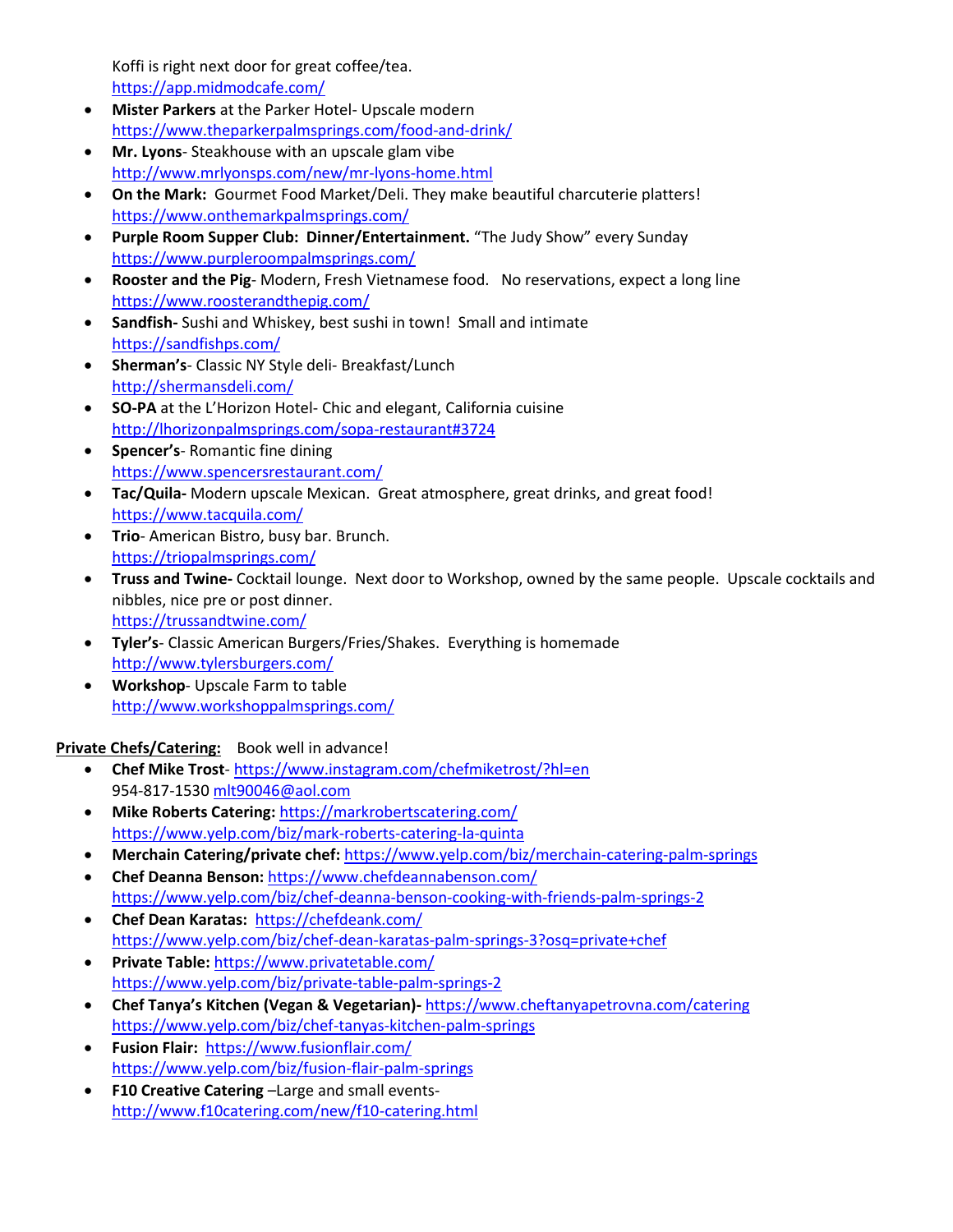**Groceries/Delivery:** Need to pre-order and stock the fridge before your arrival, or just want to save time and enjoy more pool time?

- **Whole Foods via Amazon Prime:** If you have an Amazon Prime account you can now use Amazon PrimeNow for free 2-hour delivery from the Whole Foods in Palm Desert. <https://primenow.amazon.com/>
- **Instacart.com**: Personal shopper app that allows you to shop online from Whole Foods, Ralphs, Bevmo, Petco and more, and they then deliver to the house. <https://www.instacart.com/>
- **Costco:** If you have a Costco account, they offer free 2-hour delivery[. https://sameday.costco.com/](https://sameday.costco.com/)
- **Jensen's Fine Food**: Groceries and delivery available. Higher-end grocery, best meat in town. <http://jensensfoods.com/locations/> - 2465 E. Palm Canyon, Palm Springs, CA 92264 <http://jensensfoods.com/delivery/>
- **Ralphs** Chain Grocery Store, good quality <https://www.ralphs.com/stores/details/703/00611>
- **Albertsons/Vons** Groceries, Pharmacy and delivery available[. https://www.albertsons.com/](https://www.albertsons.com/)
- **Fisherman's Market and Grill-** Fresh fish in the desert??? Yes, they have the best fresh fish and seafood in town. Go to the counter and tell them what you need and ask what's fresh. Our go-to spot for fresh shrimp/prawns, tuna, halibut, etc.

<https://www.fishermans.com/palm-springs-restaurant>

• **Walgreens Pharmacy**- Closest Pharmacy, open until 9pm. <https://www.walgreens.com/locator/walgreens-1700+e+vista+chino-palm+springs-ca-92262/id=1079>

### **Wine/Spirits/Cannabis:**

- **Albertson's-** Yes, we sell alcohol in grocery stores in California.<https://www.albertsons.com/>
- Ralph's- Great overall selection and best prices in town.<https://www.ralphs.com/stores/details/703/00611>
- **Jensen's Fine Food** Higher end wine and spirits <http://jensensfoods.com/locations/> - 2465 E. Palm Canyon, Palm Springs, CA 92264
- **Bouschet** high end wine selection, salads/sandwiches, quality service. <https://www.bouschet.com/>
- **Bevmo** Wine and spirits superstore. Shop online and schedule for pick-up or delivery<http://www.bevmo.com/>
- **Lighthouse Dispensary:** Upscale cannabis dispensary. Right next door to Tac/Quila restaurant. <https://www.lighthousedispensary.com/palm-springs>

### **Bakeries:**

- **Over the Rainbow Desserts** Hands down the best baker in Palm Springs. Perfect for birthday/event cakes, spectacular looking cakes! http://www.romanblas.com/
- **Peninsula Pastries** Real French bakers, most is by special order so order in advance. <https://www.yelp.com/biz/peninsula-pastries-palm-springs-palm-springs-2?osq=bakery>
- **Sherman's Deli** NY Style Bakery, Kosher available <http://shermansdeli.com/bakery/>
- **Townie Bagels** True NY style hot water bagels, the best! <http://towniebagels.com/>
- **Aspen Mills** Bread and Sandwich's <http://www.aspenmillsps.com/>
- **L'Atelier Café** Authentic French croissants. They fly the flour and butter in from France! [http://www.latelier](http://www.latelier-cafe.com/)[cafe.com/](http://www.latelier-cafe.com/)

### **Spas:**

- **Massage Pros to Go**: On-site group massage and pop-up spa. <https://www.massageprostogo.com/>
- **Estrella Spa** at the Avalon hotel <http://www.avalon-hotel.com/palm-springs/estrella-spa/spa-menu>
- **Studio M** they can provide group services to the home, make sure to book at least a week in advance for inhome services. Massage, Nails, facials, etc.<http://www.studiomsalonandspa.com/>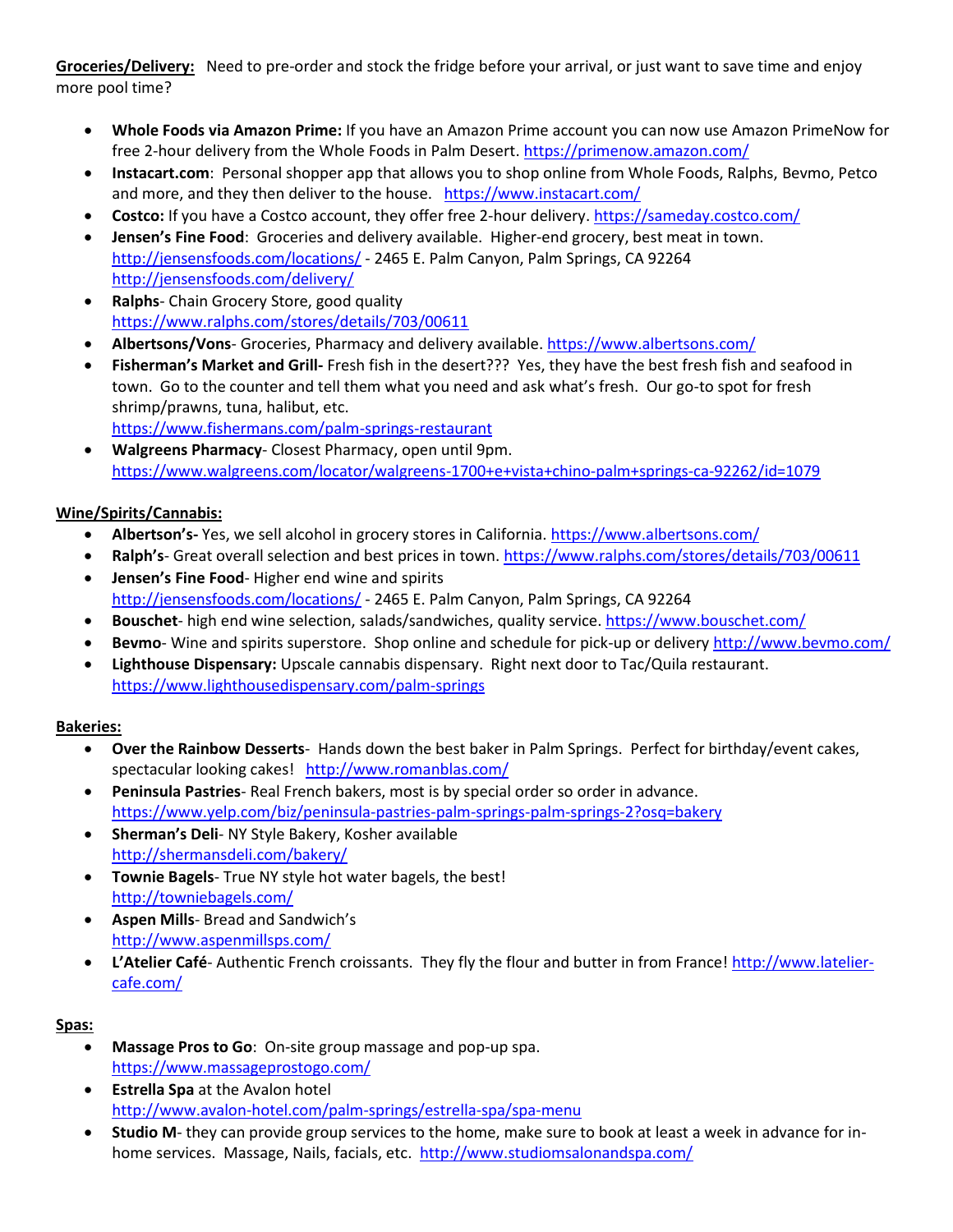- Palm Springs Yacht Club at the Parker Hotel Very high-end! <https://www.theparkerpalmsprings.com/palm-springs-yacht-club/>
- **The Spa at Two Bunch Palms** (Desert Hot Springs)- <https://twobunchpalms.com/the-spa/>

## **Shopping:**

- **Trina Turk** Resort wear for Women <https://www.yelp.com/biz/trina-turk-mr-turk-palm-springs>
- **Wil Stiles** Best menswear in town, next door to Trina Turk [http://www.wilstiles.com](http://www.wilstiles.com/)
- **The Frippery** Amazing vintage clothing! <http://www.thefrippery.com/>
- **Desert Hills Premium Outlet Mall** <http://www.premiumoutlets.com/outlet/desert-hills>
- **El Paseo** High-end shopping, 20 minute drive<http://www.elpaseo.com/>
- **Downtown Shopping Corridor** N. Palm Canyon between Alejo Rd. and Ramon Road.
- **Uptown Design District** Homewares, Vintage Home accessories and furniture. N. Palm Canyon between Via Lola and Alejo Rd.

### **Activities:**

- Bicycles delivered to your door- <https://www.bikepsrentals.com/>
- Mod Squad Architecture and Design tours[: https://www.psmodsquad.com/](https://www.psmodsquad.com/)
- Scooter tours of celebrity homes- <http://www.scootpalmsprings.com/>
- Palm Springs Hiking Guide:<https://visitpalmsprings.com/hiking-guide/>
- Sunny Cycles- Electric Pedal Party tours- <http://sunnycycleps.com/>
- Palm Springs Aerial Tramway- <https://www.pstramway.com/>
- Jeep Tours- <https://red-jeep.com/jeep-suv-tours/san-andreas-fault-jeep-tour/>
- Windmill Tours- <http://www.windmilltours.com/>
- Joshua Tree National Park- 1 % hour drive <https://www.nps.gov/jotr/index.htm>
- Palm Springs Art Museum- Small, but good!<https://www.psmuseum.org/>
- Horseback Riding- <http://www.smoketreestables.com/>
- Moorten Botanical Gardens- <http://moortenbotanicalgarden.com/>
- The Living Desert Zoo and Gardens- <http://www.livingdesert.org/> Behind the Scenes Zoo Tour- [https://www.livingdesert.org/events-and-tours/book-a-tour/behind-the-scenes](https://www.livingdesert.org/events-and-tours/book-a-tour/behind-the-scenes-tours/)[tours/](https://www.livingdesert.org/events-and-tours/book-a-tour/behind-the-scenes-tours/)
- Palm Springs Biplane Rides- <http://www.psbiplanes.com/>
- Modernism Week- <http://www.modernismweek.com/>
- Desert Rocks: Indoor climbing gym[: http://www.climbdesertrocks.com/](http://www.climbdesertrocks.com/)

### **Gyms/Tennis/Fitness:**

- My Desert Yoga- Nicole Cuhney- private sessions: <https://www.mydesertyoga.com/>
- Power Yoga Palm Springs- <https://poweryogapalmsprings.com/>
- Yoga Bliss- <http://www.yogablissps.com/>
- Pilates Plus Palm Springs- <http://pilatespluspalmsprings.com/>
- Encore Fitness Pilates- <https://ecorefitness.com/>
- Palm Springs Tennis Club- <http://www.palmspringstennisclub.net/>
- Public Tennis Courts: 8 public tennis courts & playground on 22 Acres, minutes away by car. <http://www.palmspringsca.gov/government/departments/parks-recreation/ruth-hardy-park>
- World Gym Palm Springs- <https://www.worldgympalmsprings.com/>
- EOS Fitness- [http://eosfitness.com/location/palm-springs/?](http://eosfitness.com/location/palm-springs/)
- Desert Rocks: Indoor climbing gym[: http://www.climbdesertrocks.com/](http://www.climbdesertrocks.com/)

**Golf:** Info from our golfing friends….

• Desert Willow – Firecliff: Not a typical resort type course, integrates desert oasis into golf play and has challenges for all skill levels [www.desertwillow.com](http://www.desertwillow.com/)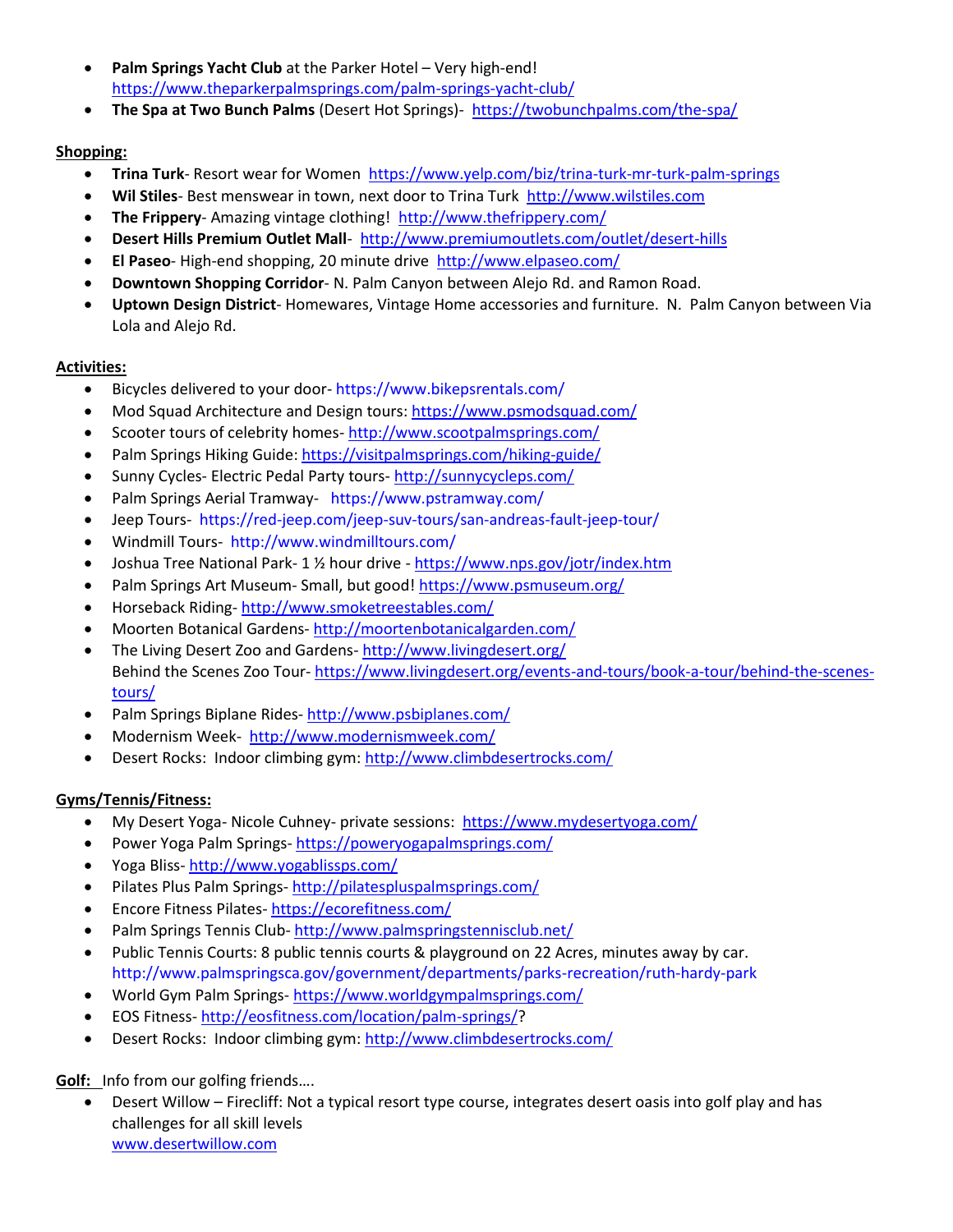- PGA West Stadium Course: Challenging, iconic course with many hills, bunkers, uneven lies; part of PGA Tour west coast swing in season (former Bob Hope Classic event) [www.pgawest.com/stadium-course](http://www.pgawest.com/stadium-course)
- PGA West Norman Course: Resort course with fair but challenging layout, incorporating many desert features from surrounding desert and aspects of Australia's Sand Belt courses [www.pgawest.com/greg-norman-resort-course](http://www.pgawest.com/greg-norman-resort-course)
- Mountain Course @ La Quinta: Enjoyable and challenging course with front 9 in the valley and back 9 winding through the surrounding mountains [www.laquintaresort.com/golf/mountain-course](http://www.laquintaresort.com/golf/mountain-course)
- Tahquitz Creek Resort Course: Resort course with enjoyable layout, sweeping mountain views around Palm Springs, can be challenging based on tees played [www.tahquitzgolfresort.com](http://www.tahquitzgolfresort.com/)
- Tahquitz Creek Legends: Classic 1960s era golf course and layout, some portions of course can get challenging in terms of accuracy and distance needed to play hole correctly [www.tahquitzgolfresort.com](http://www.tahquitzgolfresort.com/)
- Indian Canyon North Course: Longer of courses at Indian Canyons, layout plays through housing development and has views of surrounding mountains in Indian Canyon and Disney fountain [www.indiancanyonsgolf.com](http://www.indiancanyonsgolf.com/)
- Escena Golf Course: Nicklaus designed golf course that presents challenge for all skills, can require accuracy and distance control; advantage is proximity to airport and easy to play on day of departure / arrival [www.escenagolf.com](http://www.escenagolf.com/)
- SilverRock Resort: Arnold Palmer designed golf course enjoyable for all skill levels, incorporates desert and water [www.silverrock.org](http://www.silverrock.org/)
- Gary Player Course @ Mission Hills: May be semi-private at this point. Gary Player design that incorporates desert features and presents good challenge for all skill levels but enjoyable to play. [www.missionhillsnorth.com](http://www.missionhillsnorth.com/)
- Shadow Ridge Golf: Nick Faldo designed resort course for enjoyable experience for all skill levels [www.golfshadowridge.com](http://www.golfshadowridge.com/)
- Indian Wells Golf Resort: 36 holes of resort golf; well maintained and incorporates both desert and water features.

[www.indianwellsgolfresort.com](http://www.indianwellsgolfresort.com/)

### **Babysitters/Baby Rentals:**

- Desert Super Sitters- High quality and well trained child-care provider. <https://desertsupersitters.com/index>
- Above and Beyond Babysitters-<https://www.nannyontheweb.com/>
- Desert Baby Rentals- Let us know and we can let them in to deliver before you arrive. <https://www.desertbabyrentals.com/>
- BabyQuip- Cribs, car seats, strollers and more- <https://www.babyquip.com/mayden253>
- US Medical & Mobility- Wheelchairs, ramps, etc[. http://www.usmedicalmobility.com/rentals.htm](http://www.usmedicalmobility.com/rentals.htm)

### **Floral:**

- My Little Flower Shop: <https://mylittleflowershop.com/>
- Palm Springs Florist: A local institution for 50 years <https://www.palmspringsflorist.net/>

### **Drag shows and GLBT Entertainment:**

- Toucans Tiki Lounge: Gay Bar and Drag shows <https://toucanstikilounge.com/weekly-events/>
- AsiaSF is now in Palm Springs <http://palmsprings.asiasf.com/>